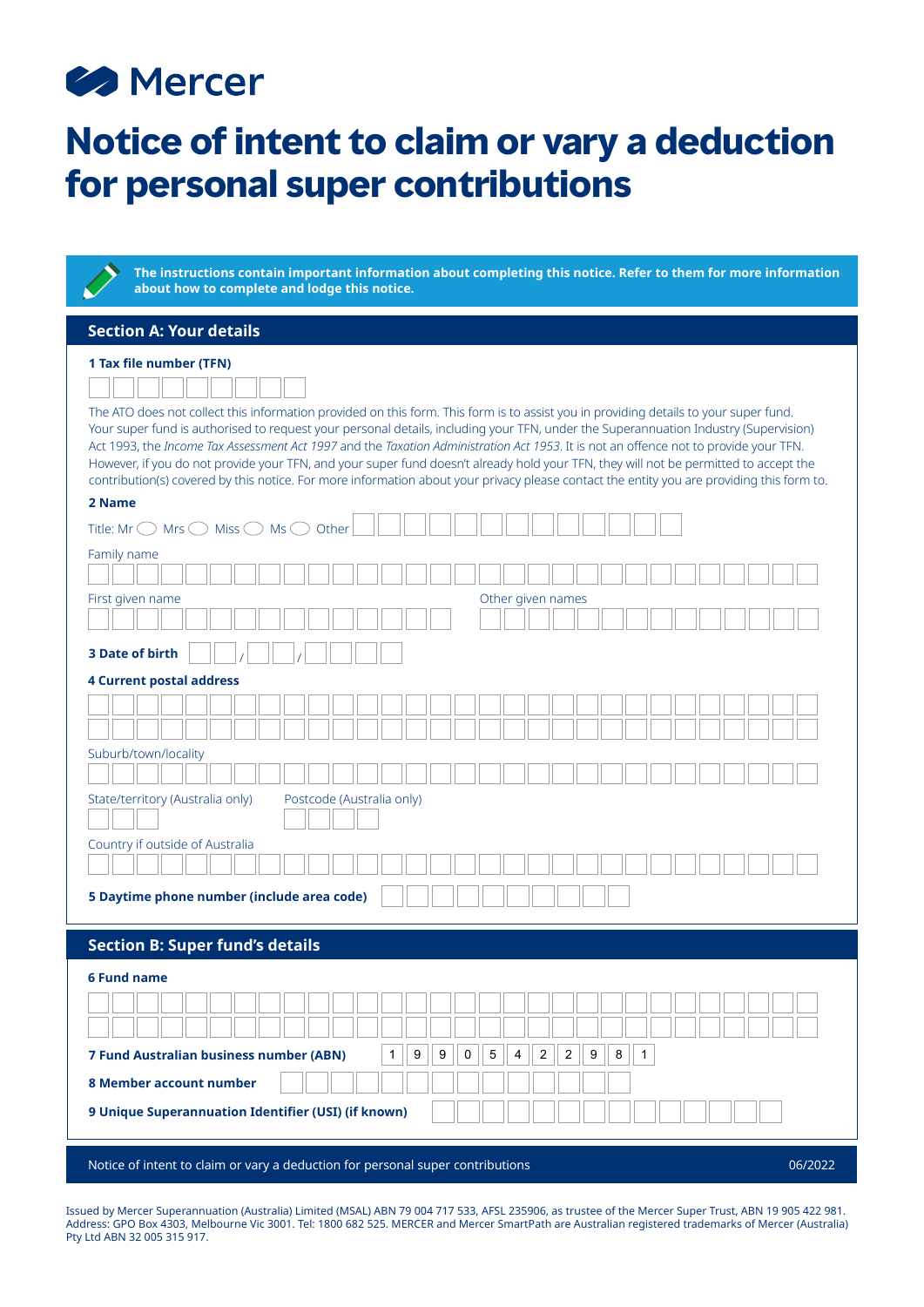## **Section C: Contribution details**

#### **10 Personal contribution details**

Is this notice varying an earlier notice? No  $\bigcirc$  Yes  $\bigcirc$ 

If you answered 'No' complete the **Original Notice to Claim a Tax Deduction** section below.

If you answered 'Yes' complete the **Variation of previous valid notice of intent** section below.

**Original notice to claim a tax deduction**

**11 Financial year ended 30 June 20**

**12 My personal contributions to this fund in the above financial year** 

**13 The amount of these personal contributions I will be claiming as a tax deduction** 

#### **Section D: Declaration**

This form has a declaration where you say the information in it is correct and complete. Please review the information before you sign the declaration. If you provide false or misleading information, or fail to take reasonable care, you may be liable to administrative penalties imposed by taxation law.

#### **Intention to claim a tax deduction**

**Complete this declaration if you have not previously lodged a valid notice with your super fund for these contributions.**

I declare that at the time of lodging this notice:

- I intend to claim the personal contributions stated as a tax deduction
- I am a current member of the identified super fund
- the identified super fund currently holds these contributions and has not begun to pay a superannuation income stream based in whole or part on these contributions
- I have not included any of the contributions in an earlier valid notice.
- I declare that I am lodging this notice at the earlier of **either**:
- before the end of the day that I lodged my income tax return for the income year in which the personal contributions were made, or
- before the end of the income year following the year in which the contribution was made.

I declare that the information given on this notice is correct and complete.

## Name (Print in BLOCK LETTERS)

| Signature                                                                                                                                                                                                                                                 | <b>Date</b> |  |  |
|-----------------------------------------------------------------------------------------------------------------------------------------------------------------------------------------------------------------------------------------------------------|-------------|--|--|
| Х                                                                                                                                                                                                                                                         |             |  |  |
| Send your completed notice to your super fund. Do not send it to us. The information on this notice is for you and your super<br>fund. We don't collect this information; we only provide a format for you to provide the information to your super fund. |             |  |  |
| Variation of previous valid notice of intent                                                                                                                                                                                                              |             |  |  |
| 14 Financial year ended 30 June 20                                                                                                                                                                                                                        |             |  |  |
| 15 My personal contributions to this fund in the above financial year                                                                                                                                                                                     | \$          |  |  |
| 16 The amount of these personal contributions claimed in my original<br>notice of intent                                                                                                                                                                  |             |  |  |
| 17 The amount of these personal contributions I will now be claiming<br>as a tax deduction                                                                                                                                                                | \$          |  |  |
| <b>Declaration</b>                                                                                                                                                                                                                                        |             |  |  |

This form has a declaration where you sign to indicate that the information in it is correct and complete. Please review the information before you sign the declaration. If you provide false or misleading information, or fail to take reasonable care, you may be liable to administrative penalties imposed by taxation law.